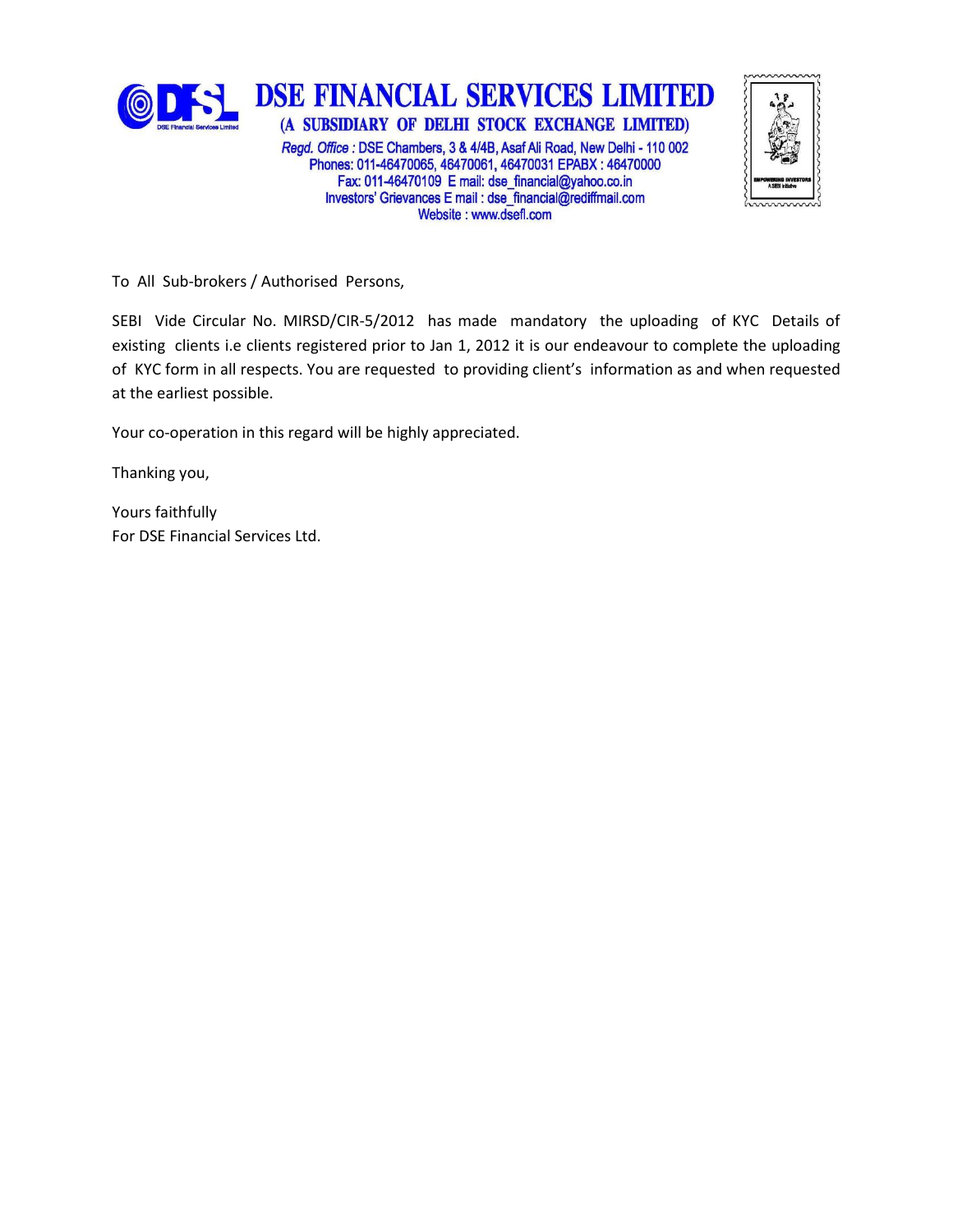

**Central Depository Services (India) Limited**

 **Convenient Dependable Secure COMMUNIQUÉ TO DEPOSITORY PARTICIPANTS**

#### **CDSL/OPS/DP/POLCY/2976 April 21, 2012**

# **UPLOADING OF THE EXISTING CLIENTS' KYC DETAILS IN THE KYC REGISTRATION AGENCY (KRA) SYSTEM BY THE INTERMEDIARIES**

SEBI has issued Circular no. **MIRSD/CIR-5/2012** dated April 13, 2012 [see **Annexure-A**], regarding uploading of the existing clients' KYC details in the KYC Registration Agency (KRA) system by the intermediaries.

DPs are advised to take note of the same.

Queries regarding this communiqué may be addressed to: **CDSL – Helpdesk** on (022) 2272-8642, 2272-8427, 2272-8624, 2272-8693, 2272-8639, 2272-1261 or 2272-2075. Emails may be sent to: [helpdesk@cdslindia.com.](mailto:helpdesk@cdslindia.com)

**sd/-**

**Ramkumar K. Sr. Vice President – Operations**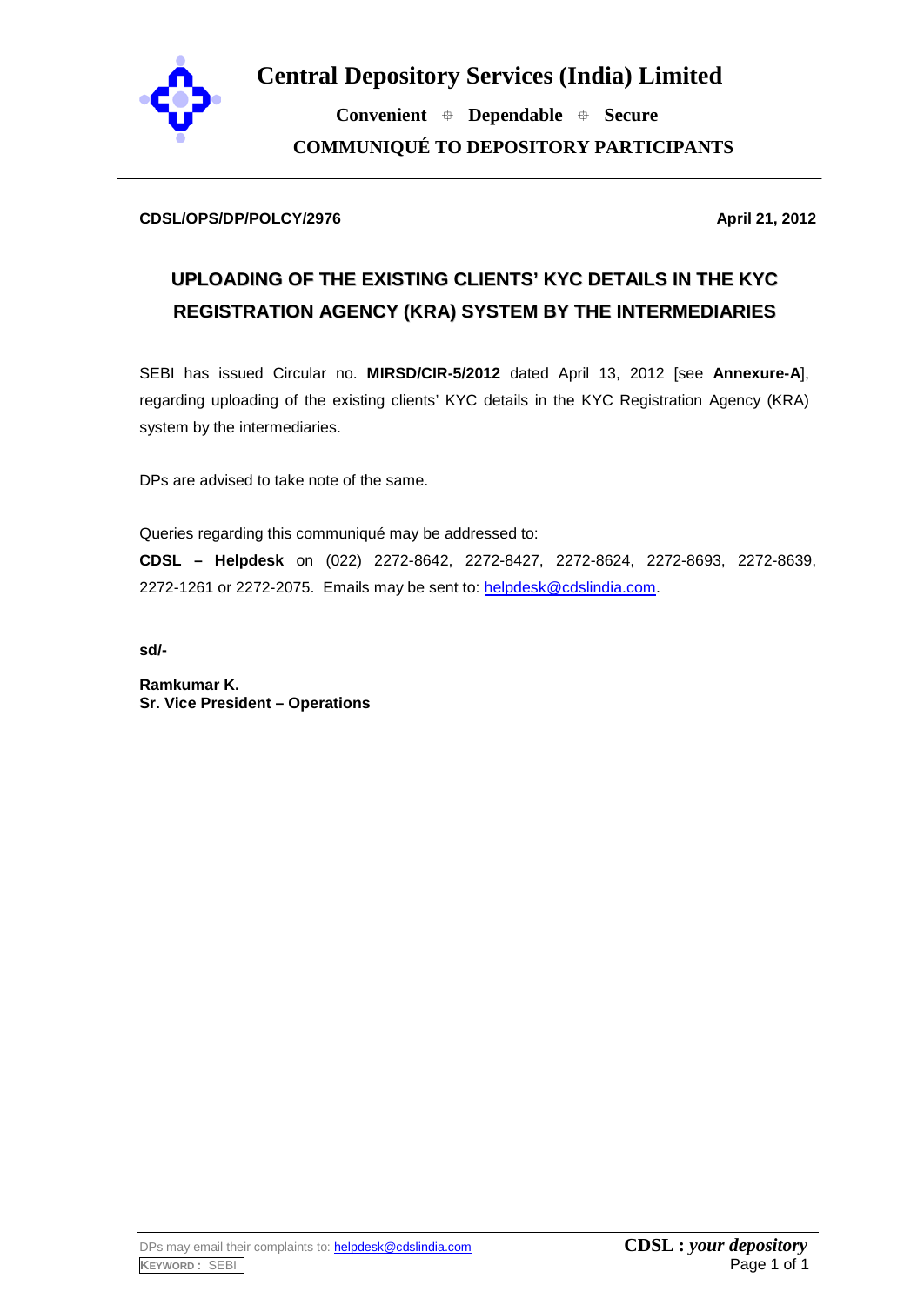

# **CIRCULAR**

**MIRSD/ Cir-5 /2012 April 13, 2012** 

*SEBI Registered Intermediaries -*

**KYC Registration Agencies (KRAs), Stock Brokers through Stock Exchanges, Depository Participants (DPs) through Depositories, Mutual Funds (MFs) Portfolio Managers (PMs) Venture Capital Funds (VCFs) Collective Investment Schemes (CIS),** 

### **Association of Mutual Funds in India (AMFI)**

Dear Sir,

## **Subject: Uploading of the existing clients' KYC details in the KYC Registration Agency (KRA) system by the intermediaries**

Please refer to SEBI circular no. CIR/MIRSD/16/2011 dated August 22, 2011, MIRSD/SE/Cir-21/2011 dated October 5, 2011, MIRSD/Cir-23/2011 dated December 2, 2011 and MIRSD/Cir- 26 /2011 dated December 23, 2011 on KYC related issues.

- 1. SEBI simplified the account opening process for investors and made it uniform across intermediaries in the securities markets vide aforementioned circulars. Further, to avoid duplication of KYC process with every intermediary, KRA system was developed for centralization of the KYC records in the securities markets. The system was made applicable for new clients who opened accounts with the intermediaries from January 1, 2012.
- 2. Now, for convenience of the clients registered prior to January 1, 2012 (hereinafter referred to as 'existing clients') and to expand the centralized database of the KYC records of the entire securities market, it is decided to upload the KYC details of the existing clients of the intermediaries in the current KRA system, in a phased manner.
- 3. The following guidelines for uploading the KYC data of the existing clients are being issued in consultation with the major Stock Exchanges, Depositories, KRAs, AMFI Brokers' Associations and market participants:
	- a. For existing clients who trade / invest / deal with the intermediary anytime during the time period specified in the table given below starting from April 16, 2012, the intermediaries shall forthwith upload their KYC details in the KRA system. They shall also send original KYC documents to the KRA on continuous basis and complete the process within the prescribed time limits.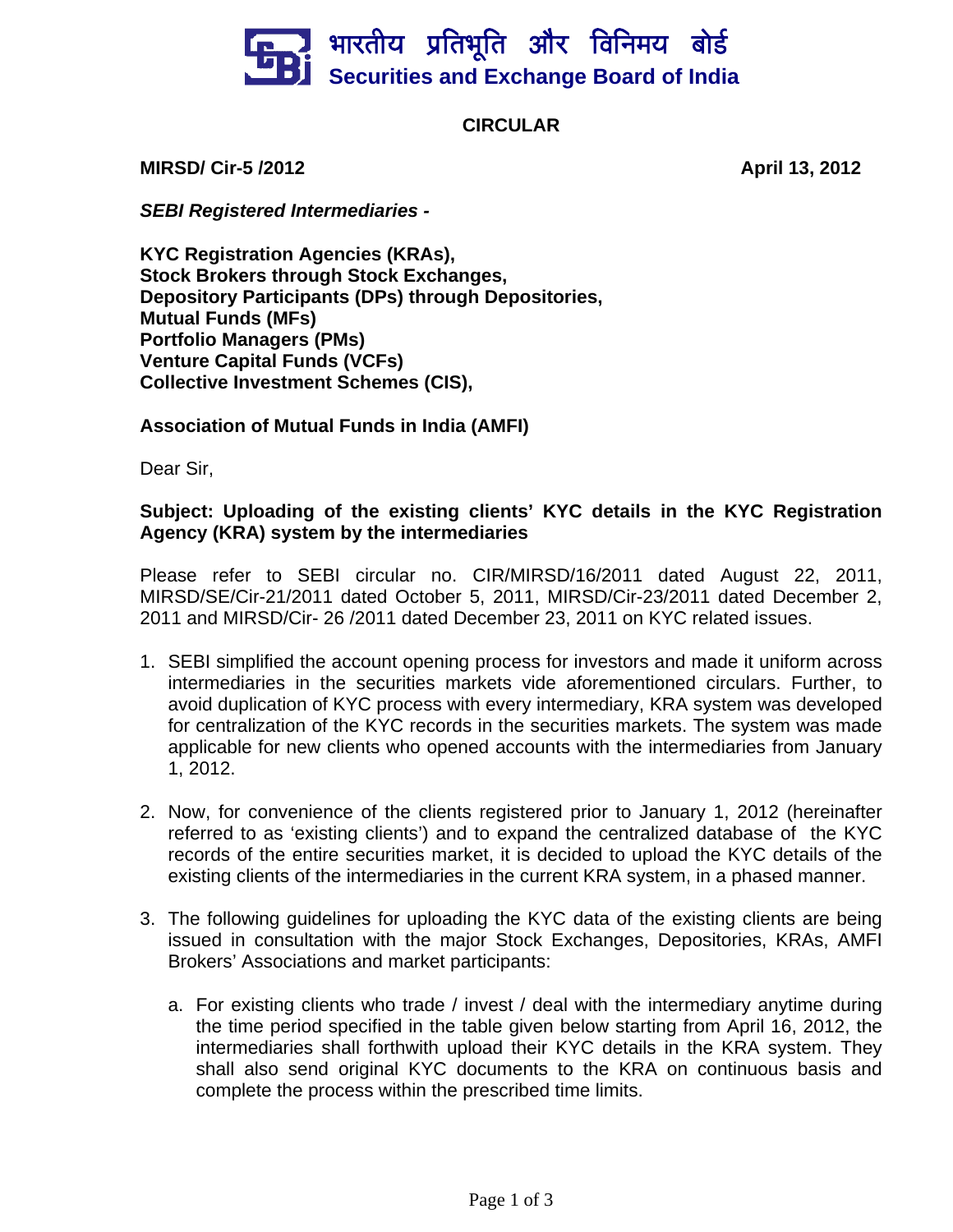

Considering the representations made by the intermediaries, they may send print outs of scanned documents to the KRAs instead of original documents in accordance with the schedule, certifying that they have retained the originals.

However, they must complete the process of sending the original documents to the KRA by March 31, 2013.

The KRAs shall update their systems and send letters to the clients for the receipt of the initial / updated KYC documents from intermediary in accordance with the time schedule.

The intermediaries shall maintain electronic records of the KYCs of their clients and keeping physical records would not be necessary.

| intermediary who<br>trade/ invest/ deal<br>with it during the<br>below mentioned time<br>period | Existing clients of Timeline for intermediary<br>upload existing<br>to<br>client's KYC data on KRA<br><b>KYC</b><br>system & send<br>documents to KRA | Timeline for KRA to<br>update the record in<br>their system & send<br>acknowledgement to<br>the existing client |
|-------------------------------------------------------------------------------------------------|-------------------------------------------------------------------------------------------------------------------------------------------------------|-----------------------------------------------------------------------------------------------------------------|
| April 16, 2012 - June<br>15, 2012                                                               | August 31, 2012                                                                                                                                       | September 30, 2012                                                                                              |
| June 16, 2012 - August<br>31, 2012                                                              | October 31, 2012                                                                                                                                      | November 30, 2012                                                                                               |
| September 1, 2012 -<br>October 31, 2012                                                         | November 30, 2012                                                                                                                                     | December 31, 2012                                                                                               |
| November 1, 2012 -<br>December 31, 2012                                                         | <b>January 31, 2013</b>                                                                                                                               | February 28, 2013                                                                                               |
| January 1, 2013 -<br>February 28, 2013                                                          | March 15, 2013                                                                                                                                        | March 31, 2013                                                                                                  |

The KYC data of the existing clients, who trade / invest or deal after the above mentioned schedule, shall be uploaded on a continuous basis.

- b. While uploading the existing clients' KYC details in the KRA system, the intermediary shall indicate the date of account opening / activation / updation of information. Necessary provisions shall be made by the KRAs in their systems. In case the KRA system indicates that the client's KYC data already exists, the other intermediary shall upload the modifications, if any, after the aforesaid date so that the latest information about the client is available on the KRA system.
- c. The intermediary shall highlight the KYC details about the existing client which is missing / not available, as per the KYC requirements specified vide circular dated October 5, 2011, only if it was not mandated earlier, when the client's account was opened. KRAs shall make necessary provisions in their systems to categorize the